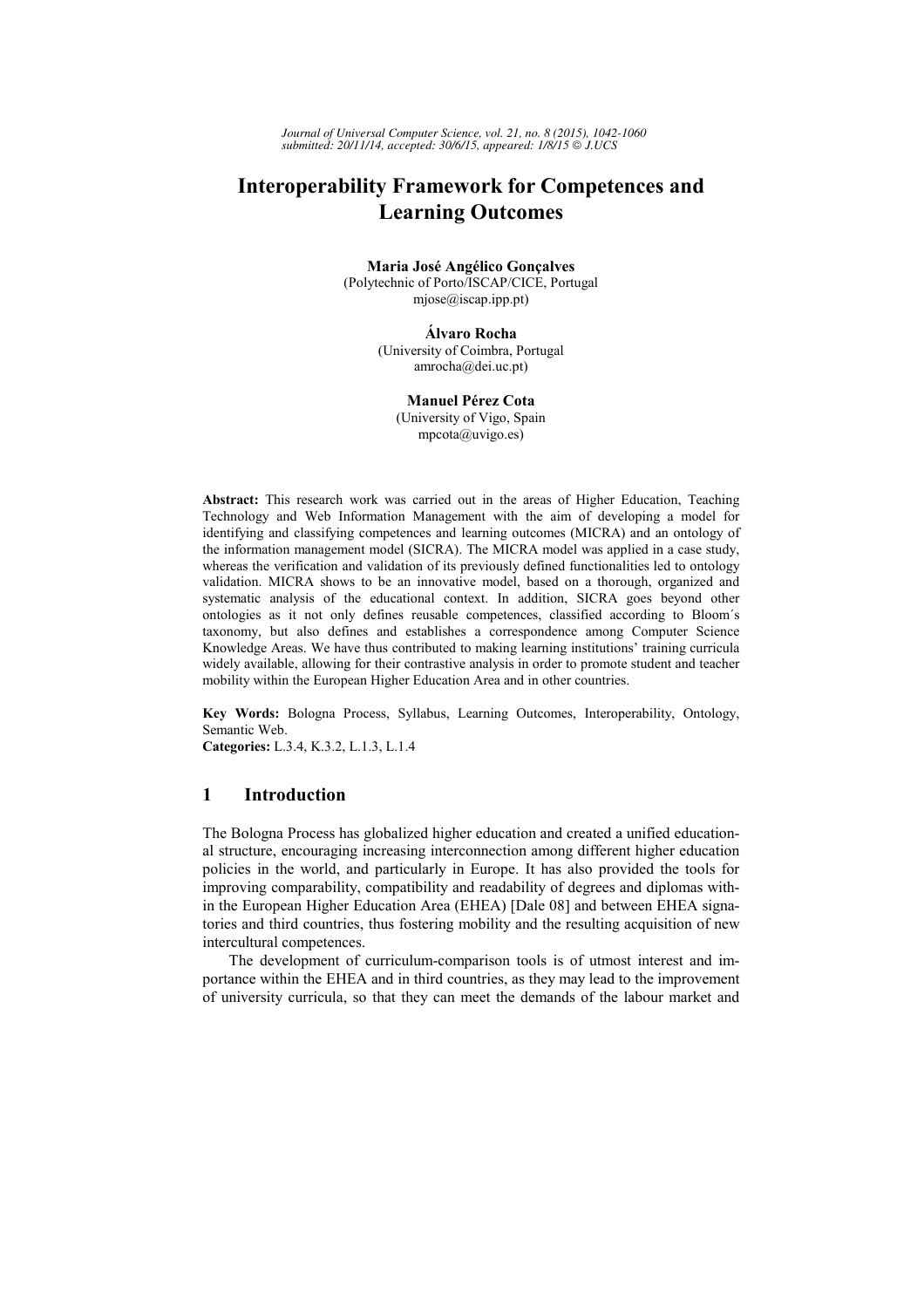follow international trends in their respective economic sectors, which in turn may both improve the global quality of education and increase student and teacher mobility.

Information Technologies (IT), particularly software developments, play an essential role in this regard, and are currently acknowledged by society and especially by the scientific community as an indispensable tool for knowledge acquisition and transfer, as well as for the modernization, reform and transformation of training processes, already well under way.

The lack of a semantically-tiered structuring and organizational information model for defining Learning Outcomes (LO) [Golder 10] was the principal motivation for this research work, carried out with the aim of building the MICRA model (Model for Identifying Competences and Learning Outcomes) and developing the SICRA ontology (Competences and Learning Outcomes Information System).

This paper is divided into seven sections. After a short introduction, section 2 deals with such notions as CU (teaching unit), CU Outline, Knowledge Topic, Topic/Subtopic, and Competences and LO, defining and explaining what is understood by each term.

Section 3 describes in detail how this research was designed and carried out. The section begins with the identification of the problem, followed by a description of the lines of investigation and the general and specific aims of this work, as well as by the research strategies adopted in order to generate and analyse the empirical data that may answer the initial questions.

Section 4 presents the structure and architecture of the MICRA model, aimed at identifying and classifying competences and LO pertaining to computer-related CUs, based on the CU Outlines of a BS on Business Administration.

Section 5 describes the MICRA case study application, conducted on the computer-related CUs included in the curriculum of the BS in Business Administration and Accounting at Instituto Superior de Contabilidade e Administração (ISCAP) in Portugal. At the end of this section the model's advantages and shortcomings are pointed out.

Section 6 shows the development of an ontology aimed at the interoperability of competences and LO obtained through the application of the MICRA model in the case study.

Finally, section 7 is devoted to listing the contributions and limitations of this research, as well as several suggestions for further research work on the subject.

## **2 Definition of Concepts**

A CU, also known as "subject", is a teaching unit in which students are enrolled, providing its own LO and assessment procedures [Portugal, Decreto-Lei nº 115 13]. For each CU there is always a CU Outline.

The CU Outline, usually called "syllabus", is a document approved by the Technical/Scientific and Pedagogical Boards of the higher education schools within Portuguese Polytechnics, containing all the relevant information about the contents and procedures of each CU making up degree studies. In accordance with the Portuguese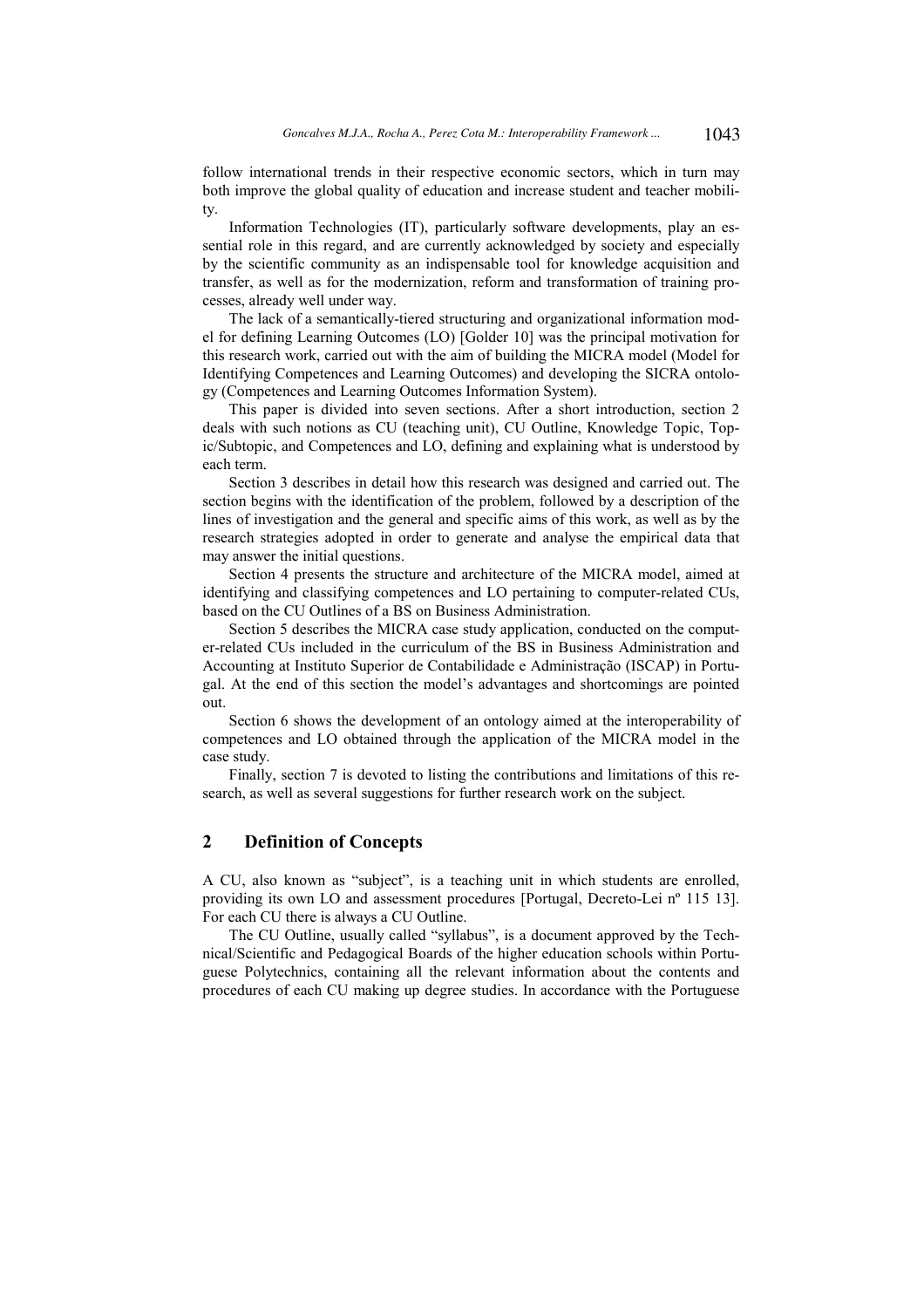Assessment and Accreditation Agency for Higher Education (A3ES), the CU Outlines must define contents and Skills, among others.

A Knowledge Topic classifies Topics and Subtopics lectured in the CUs (syllabus contents) according to areas of study, with the purpose of incorporating those topics into existing taxonomies [ACM 08] [ACM 12] [Cassel 07] [Cassel 08] [COW 11] using standard language, syntax used in standards and reference classifications.

Topic/Subtopic is a fairly detailed list of contents or concepts pertaining to a specific Knowledge Topic.

Competences and LO have been defined more or less comprehensively by different authors [Tuning Project 02] [Roldão 03] [IEEE 08] [EQF 08] [Coillie 12]. These two concepts, however, are closely related to what students can understand and do once the CU has been successfully completed. Each LO indicates the types of cognitive process to be shown by students in order to achieve their goals. We have therefore adopted the classification of Competence put forward by the Tuning Project [Tuning Project 02], drawing a parallelism with the definition of LO in terms of knowledge, skills and competences, as proposed by the [EQF 08]. As shown in Figure 1, the Knowledge and skills [EQF 08] may also be matched to Bloom's cognitive taxonomy [Bloom 89].



*Figure 1: Concept of Specific Skills* 

## **3 Problem, questions, objectives and research methodology**

The main challenge posed to any researcher in this field is the lack of a structuring and organizing information model leading to the identification, definition and organization of semantic CU competences and LO for Higher Education curricula. In this context, many efforts have been done in other areas of competence description, such as Technologies and Information Systems [ACM 12], [Coillie 12], [Cassel 07, 08], Maths English and Science areas [BBC 13], Heath area [Muhammad 13]. Therefore, the definition of a semantic model, according to the guidelines of Bologna, was also required for the business area. Since 2002 [Project Tuning 02], the scientific community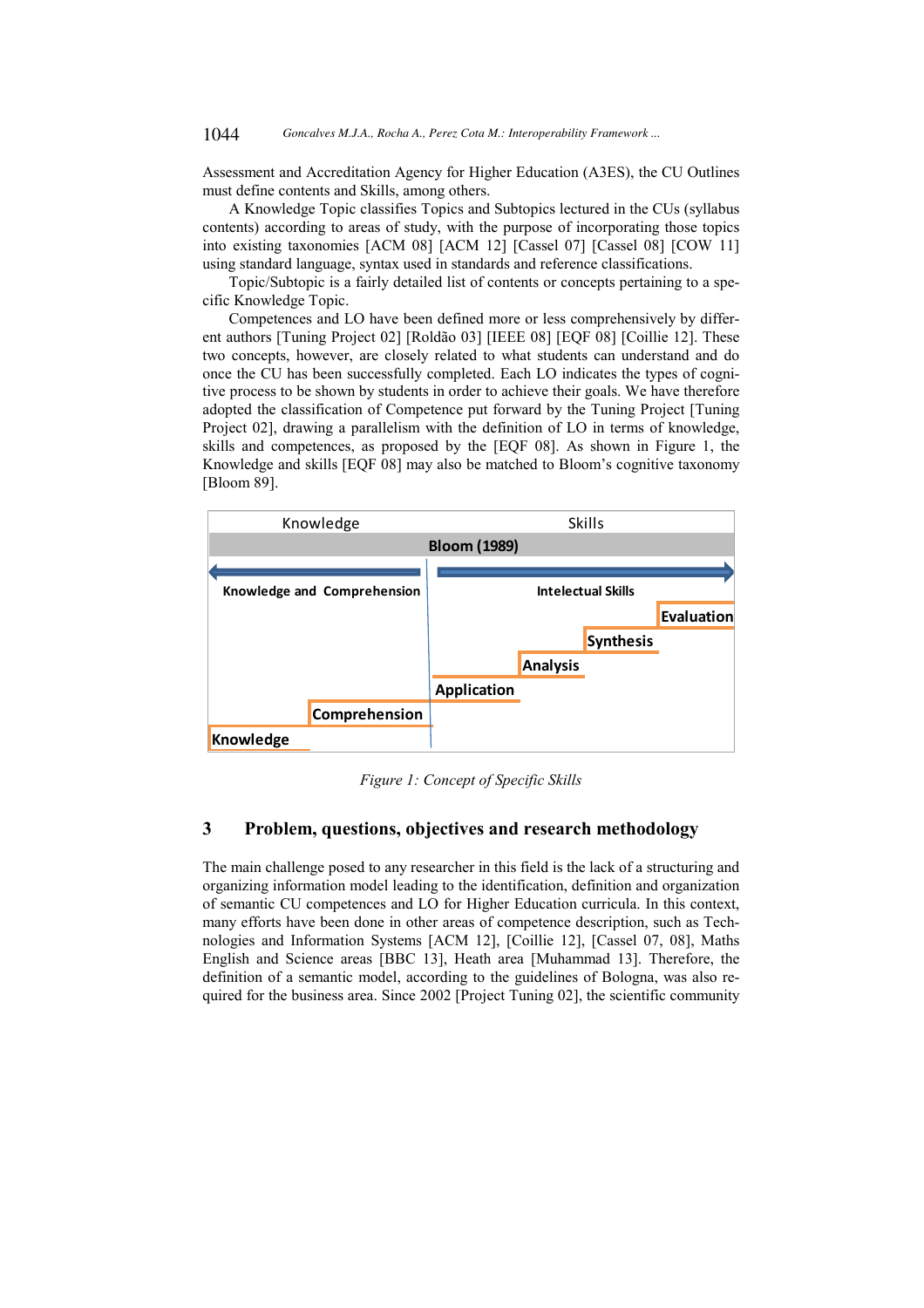has been defining curricula of courses, namely business area curriculum [Tuning Project 2009], to promote mobility between countries in the European Union and other countries.

The initial question that needed to be answered in order to build such a model could be phrased as follows:

*What are the expected LO upon successful completion of the CUs in a given area of study of a higher education programme?* 

According to the Tuning Project [Tuning Project 02], the LO in Higher Education include the student's acquisition of a set of Specific and General training skills and competences. This acquisition must take place in a learning environment made up of the different CUs lectured during the programme.

In order to provide an operational answer to the, necessarily open and comprehensive, previous question, a group of sub-questions, included in Table 1, should first be answered. These questions, or issues, were grouped into three categories, depending on whether they focused on the identification of knowledge (CI), educational goals (CII) or transferable skills (CIII), particularly in IT.

| <i>Category I (CI)</i> – Focus on Identification of knowledge - Content (What?)                                                                                     |
|---------------------------------------------------------------------------------------------------------------------------------------------------------------------|
| Q1: What knowledge (content) is learnt in the CU of the scientific area?                                                                                            |
| Q2: How much detail do we intend to use to clarify this knowledge (granularity)?                                                                                    |
| <i>Category II (CII)</i> – Focus on the classification of educational goals (What requirement<br>level?)                                                            |
| Q3: What goals of instruction in the cognitive domain should students have achieved within<br>the knowledge learnt (content), upon completion of the respective CU? |
| <i>Category III (CIII)</i> – Focus on the classification of generic skills                                                                                          |
| Q4: What generic skills must students have acquired upon completion of the CUs?                                                                                     |

#### *Table 1: Research Questions*

The intersection of categories CI and CII leads to detailed identification of specific competences required from students upon completion of the learning process.

Category CIII allows for the identification of those transferable skills, particularly in the area of IT, that students are expected to acquire during the teaching-learning process, as stated in the Bologna declaration.

As mentioned at the beginning of this paper, this research work aimed to, on the one hand, build the MICRA model for identifying, structuring, classifying and organizing competences and LO, and, on the other, develop the SICRA ontology to manage the information resulting from the application of MICRA.

In order to achieve that end, the following specific goals were defined:

1. To determine what students learn in CUs (Knowledge Topic and Topic/Subtopic), bearing in mind that content granularity may vary within the curriculum. This variability is even greater when the curricula of culturally different countries are compared [Laborde 08].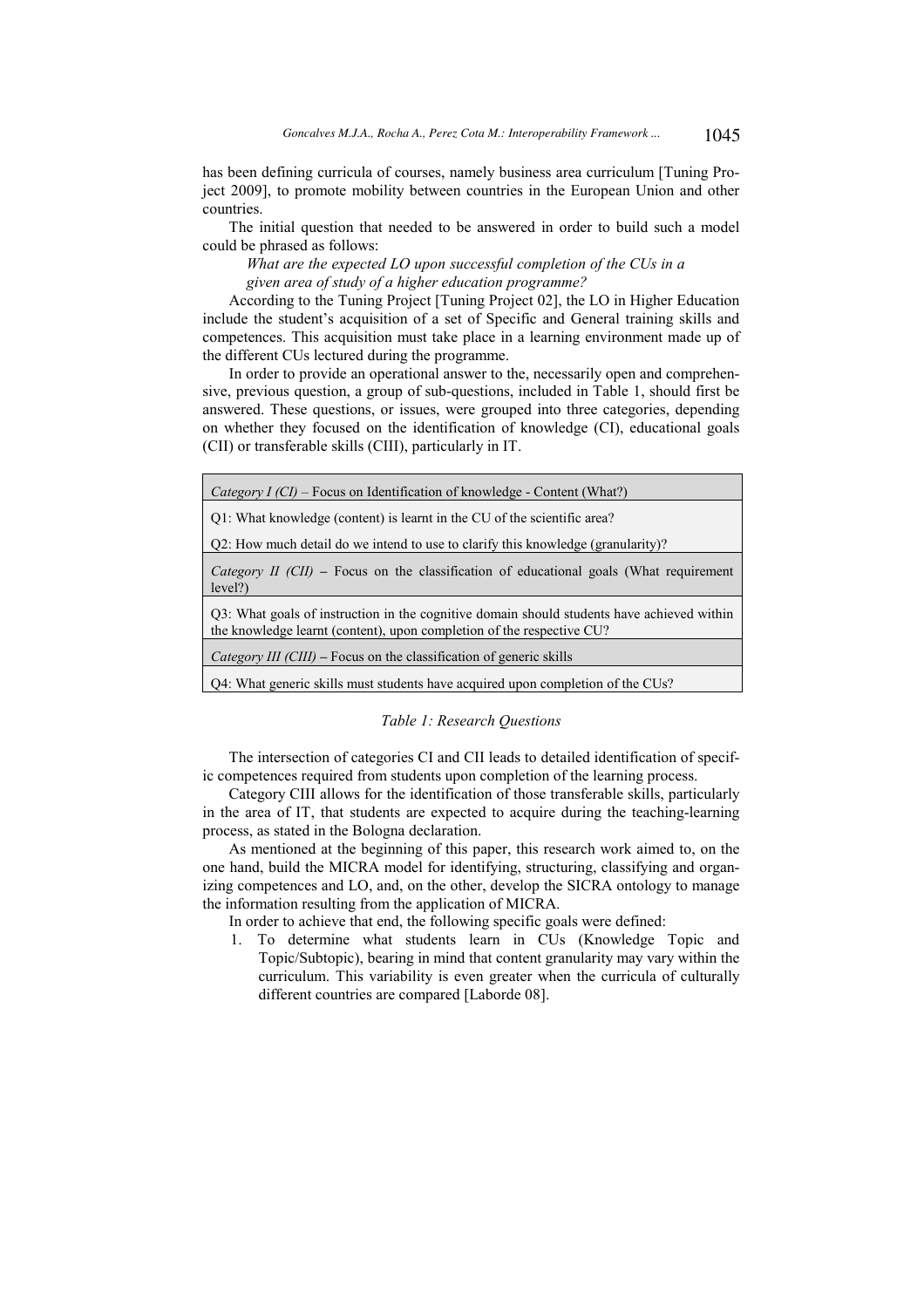- 2. To understand the level of complexity of the CU contents, considering specific competences in the area of knowledge.
- 3. To identify transferable skills to be developed by students.
- 4. By means of ontology, to manage the information generated from the application of the MICRA model, which includes competences and LO, classified according to categories.

The research methodology used for the definition, selection and analysis of the empirical data was a case study, which made it possible to answer the questions proposed at the beginning of the work and therefore attain its goals. The research strategy followed [Stake 99] and [Cohen 07 cited in Coillie 12], who point out that a case study examines a specific situation (computer-related CUs of the BS Business Administration and Accounting at ISCAP in Portugal), in which the researcher is directly involved (CU instructor) as part of the corpus under study (ISCAP faculty).

Content analysis was the technique chosen for the analysis and interpretation of the documents. According to Krippendorff, content analysis is a research technique used to make contextualized valid and replicable data inferences [Krippendorff 80].

The tool used for content analysis was WebQDA, available at http://www.webqda.com/flash\_content/flash\_content.html. This is proprietary source software to analyse text, video, audio and image, used in collaborative environments and distributed through the Internet. It is frequently used by researchers, such as [Souza 11] [Ribeiro 10].

## **4 The MICRA Model**

The shift in emphasis, from teaching to learning, introduced by the Bologna Process is based on competence development (what students are capable of or can do) in relation to LO (what students must be capable of or able to do). In accordance with the EQF [EFQ 08], the emphasis should be placed on LO, which include acquired knowledge, competences and skills.

Whereas other models, such as degree curricula ACM and AIS [ACM 10], ACM and IEEE-CS [ACM 08], are mainly based on specific literature and information provided by specialists (professional associations, graduates, students and teachers) through interviews and questionnaires, the MICRA model differs from the above in that, in addition to the specific literature, it is mainly based on competences profiles and CU official documents.

The work described in this essay is a fully coherent model for a new competence and LO identification and classification paradigm, and represents a methodological effort towards the controlled and systematic design of a new method.

Figure 2 shows MICRA'S main phases, as well as the classifications used to define the model.

The first phase involved the selection of documents to be analyzed [Hiernaux 97], bearing in mind the scope and goals of the study. MICRA's documental corpus is made up of CU official documents, such as syllabuses, continuous assessment tests, final examinations, individual and group assignments, and Moodle databases. Due to the use of different types of document, it was possible to expand existing information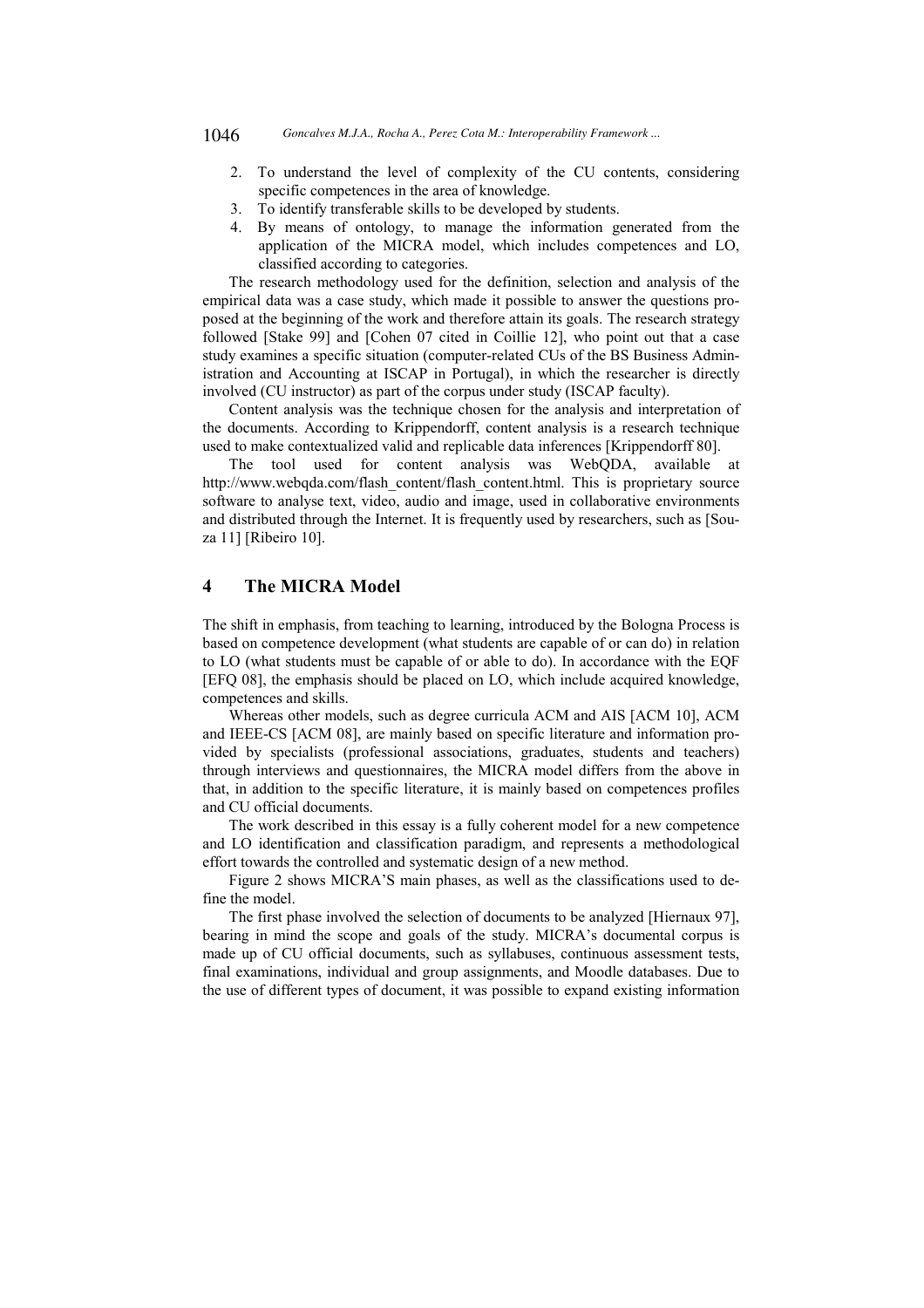concerning LO and Topics, as well as to verify whether the students' assessment activities were aligned with the LO defined in the CO outlines.

In the second phase, specific knowledge was identified (Knowledge Topic and Topic/Subtopic) by listing Topics and Subtopics according to Knowledge Topic and aligning them with reference classifications in the area. Three stages are included in this phase. First, Identification of the categories – Knowledge Topic, Skills in the Cognitive Domain and definition of Coding Units or Units of Analysis  $(UA)^{1}$ . Second, Classification of UA within the previously identified Knowledge Topics categories and Skills in the Cognitive Domain. Finally, List of Topics and Subtopics according to Knowledge Topic, aligned with selected classifications and taxonomies.



*Figure 2: MICRA's generic architecture* 

The third phase consisted in the identification and classification of Specific Competences according to Knowledge Topic. In order to do that, it was necessary to identify the required cognitive competences in each topic and subtopic. This phase comprises four stages: 1) List of UA by Topic, Subtopic and Bloom's level. 2) Identification of the explicit or implicit verb used in the UA. Third, Grouping of UAs by Topic, Sub-Topic, Skills in the Cognitive Domain and Verb, using, for instance, dynamic Excel tables, and 3) List of expected Specific Skills upon completion of instruction of the Knowledge Topic, summarizing the information obtained from the previous stage.

In the fourth phase Transferable Skills upon completion of the CUs were identified [OCSLD 11] [Tuning Project 02]. This phase involved the analysis of the teaching-learning methodologies and assessment procedures in the CU Outlines, together with the students' individual and group activities along the school semester. Three stages are included in this phase: 1) Definition of the Transferable Skills category and of UA, 2) Classification of the UA within the Transferable Skills category, and 3) Identification of Transferable Skills in each CU.

-

<sup>&</sup>lt;sup>1</sup>The unit of analysis refers to the basic unit of text to be classified during content analysis.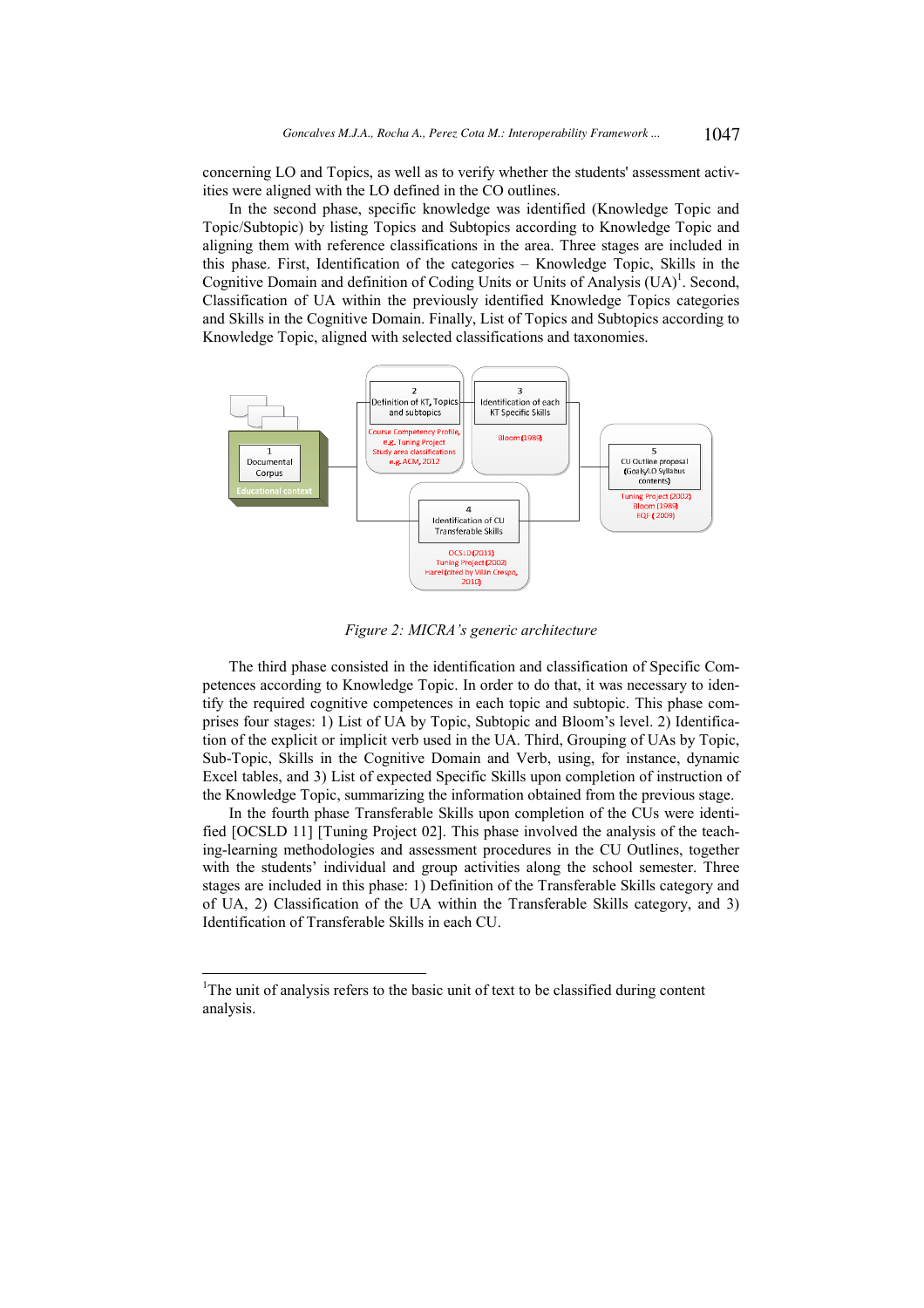Finally, the fifth phase was completed, after retrieving the data resulting from the three previous phases.

## **5 Case Study: Applying MICRA**

A fundamental stage in planning and conducting a representative case study must determine its unit of analysis, that is, define the "case" for study [Yin 05].

#### **5.1 Unit of analysis**

In this study, the unit of analysis is made up of all the computer-related CUs included in the BS on Business Administration and Accounting at ISCAP, Porto, Portugal. Two aspects must be taken into account when choosing a "case" – access to documental material and access to the necessary data allowing for the classification of contents in accordance with Bloom's cognitive taxonomy of learning objectives.

The study involved current data and aimed at creating a comparable and compatible EHEA with viable higher education degree readability, in compliance with the Bologna Process. It was carried out in a real context, and all the documents under study were actually used during the 2009/2010 school year.

#### **5.2 Applying MICRA**

Figure 3 shows the applicability of the MICRA general model to our case study.

#### *Phase 1: Definition of the Documental Corpus*

After a first glance at the CU outlines, it became clear that they did not contain enough information to answer questions Q3 and Q4 of our investigation. In all the outlines, the objectives were too broad and none of them included all the lectured topics. In addition, they made no reference to Transferable Competences and Topic granularity was low (too generic). Therefore, the corpus was expanded in order to include all the CU assessment elements, including CU syllabuses and assessment components. In accordance with the [QAA 07], programme assessment must take into account the specific learning outcomes included in the CUs. When these are not explicit enough, the LO must be gathered from all the respective assessment activities.

#### *Phase 2: Definition of Knowledge Topics, Topics and Subtopics*

This stage was divided into three different tasks. Task 2.1 consisted in the codification or exploration of the material, which comprised two essential activities [Bardin 07]: the choice of UA and the definition of categories. The type of UA adopted in this research work was semantic. Categories were defined according to the deductive analysis method, by which the following categories were identified: Knowledge Topic, Skills in the Cognitive Domain and Transferable Skills.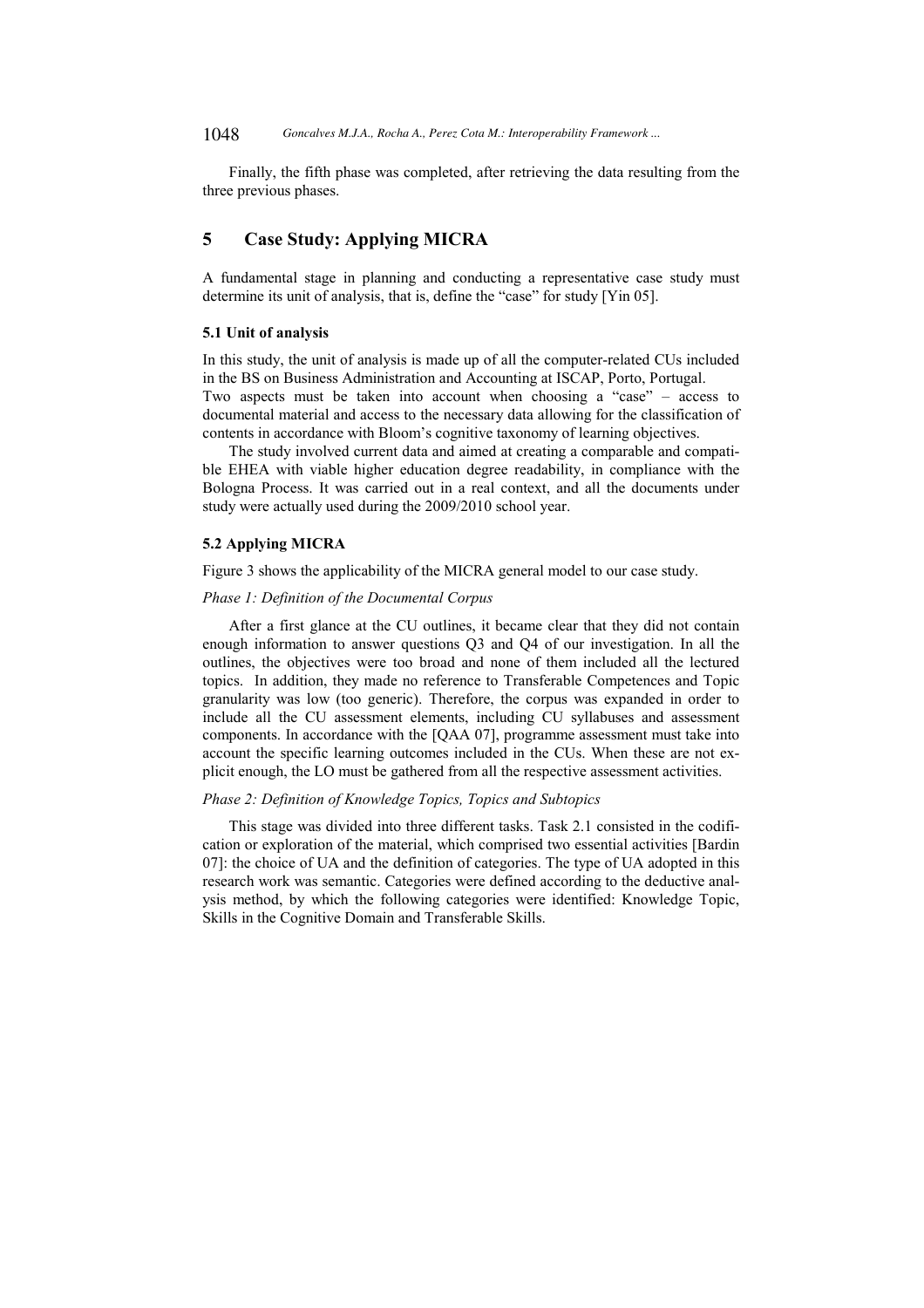

*Figure 3: Applying MICRA to Case Study*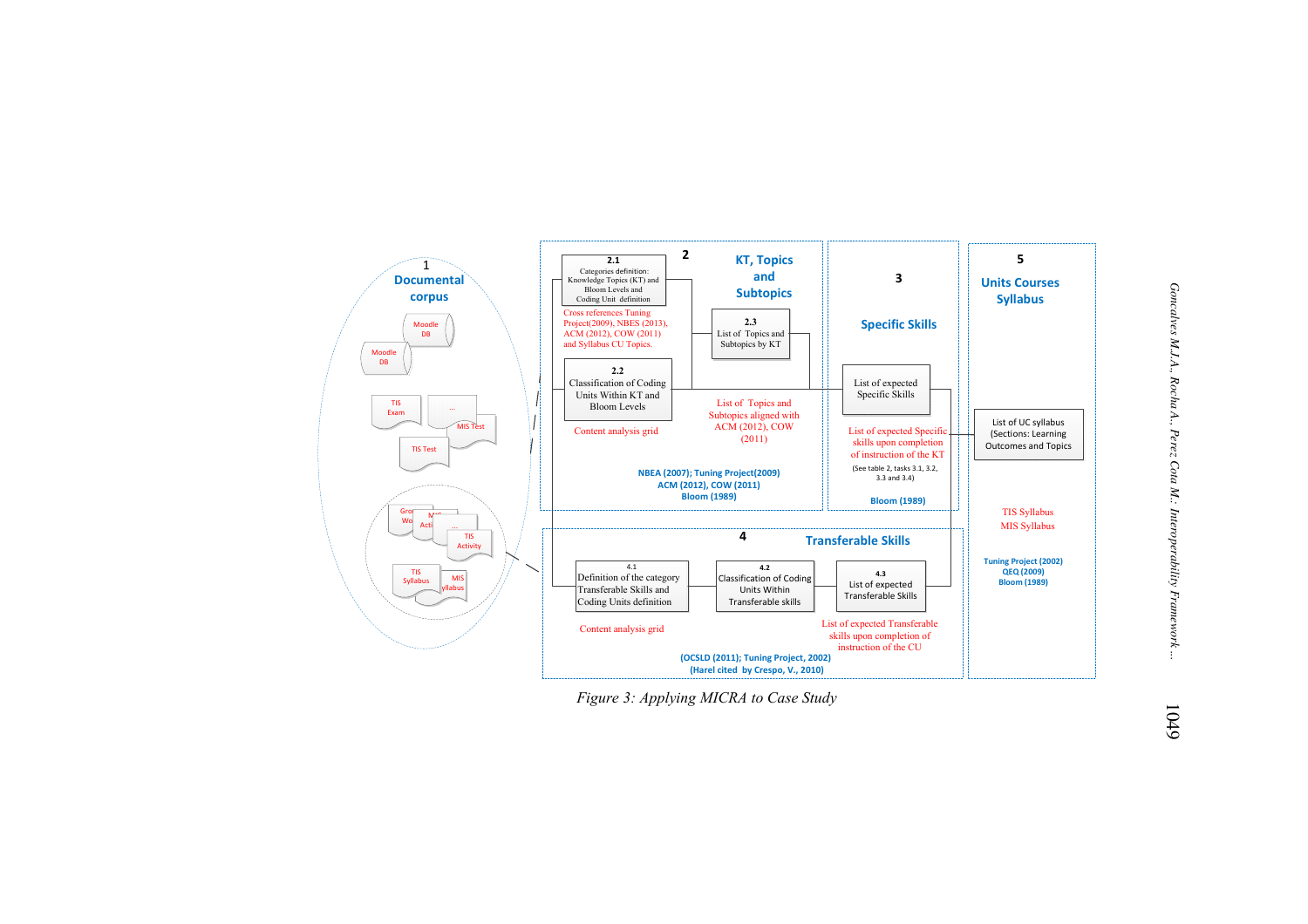In order to define the subcategories within Knowledge Topics, we selected the competences required in IT courses included in Business degrees [NBEA 07] [Tuning Project 09] and identified the knowledge topics of the IT field allowing for those competences [ACM 12] [Cassel 07] [Cassel 08] [COW 11]. The CU lectured Topics were then intersected with the results of the previous analysis. Thus, the Knowledge Topics lectured in each CU were obtained. This examination resulted in the following subcategories: General Concepts of IT, Systems and Project Management, Software Productivity (or, in our case, Accounting Troubleshooting) and Information Topics.

The analysis of the list of Topics also showed that the CUs included contents within different groups in the area of computers, covering most of the contents recommended by the NBEA (10 topics out of 18), such as "*II. Hardware, IV. Input Technologies, III. Operating Systems and Utilities, XII. Telecommunications and Networking Infrastructures, XIV. Security, Privacy, and Risk Management, Impact on Society, XVII. Information Technology and Business Functions, V. Productivity Software, IX. Database Management Systems, X. Systems Analysis and Design" [NBES 07].* It must also be pointed out that, upon successful completion of the CUs, students acquired the TI competences included in the profile competences of Business programmes [Tuning Project 09].

Task 2.2 involved categorizing UA according to Topic of Knowledge and Skills in the Cognitive Domain, thus answering questions Q1 and Q3.

In task 2.3, UA were classified according to the Topics of Knowledge, Topic and Subtopic selected in phase 2, by means of Excel. The list of lectured Topics and Subtopics were obtained, and mapped in accordance with ACM classification [ACM 12] and the Computing Ontology group [Cassel 07] [Cassel 08] [COW 11]. The Topics and Subtopics containing references to the UA were those lectured in the CU. The syntax used in the description of Topics and Subtopics was, whenever possible, that used by the ACM, as it is the most widely used and expressed in OWL language. If a Topic was not included in the ACM classification, the description by the Computing Ontology group was used. If neither classification could be used, the Topic was described in detail.

# *Phase 3: Identification of expected Specific Skills upon completion of a Knowledge*

#### *Topic*

After listing the UR and grouping them by Topic, Subtopic and Bloom's level, we extracted the action verb to be performed by students. Then, we grouped the information by Topic, Subtopic, Bloom's level and Verb, using Excel dynamic tables. We thus obtained the Specific Skills with higher granularity, as required by the Topics and Subtopics. Finally, in order to identify the Specific Skills expected upon completion of a Knowledge Topic, all the information obtained was synthesized.

#### *Phase 4: Identification of expected Transferable Skills upon completion of the CU*

For the identification of the expected Transferable Skills upon completion of the CU, particularly IT CUs, we focused on the CU syllabuses, teaching-learning methodologies, assessment methodologies and assessment components. UA were then categorized according to Transferable Skills. Finally, Transferable Skills expected by the end of the CU were identified.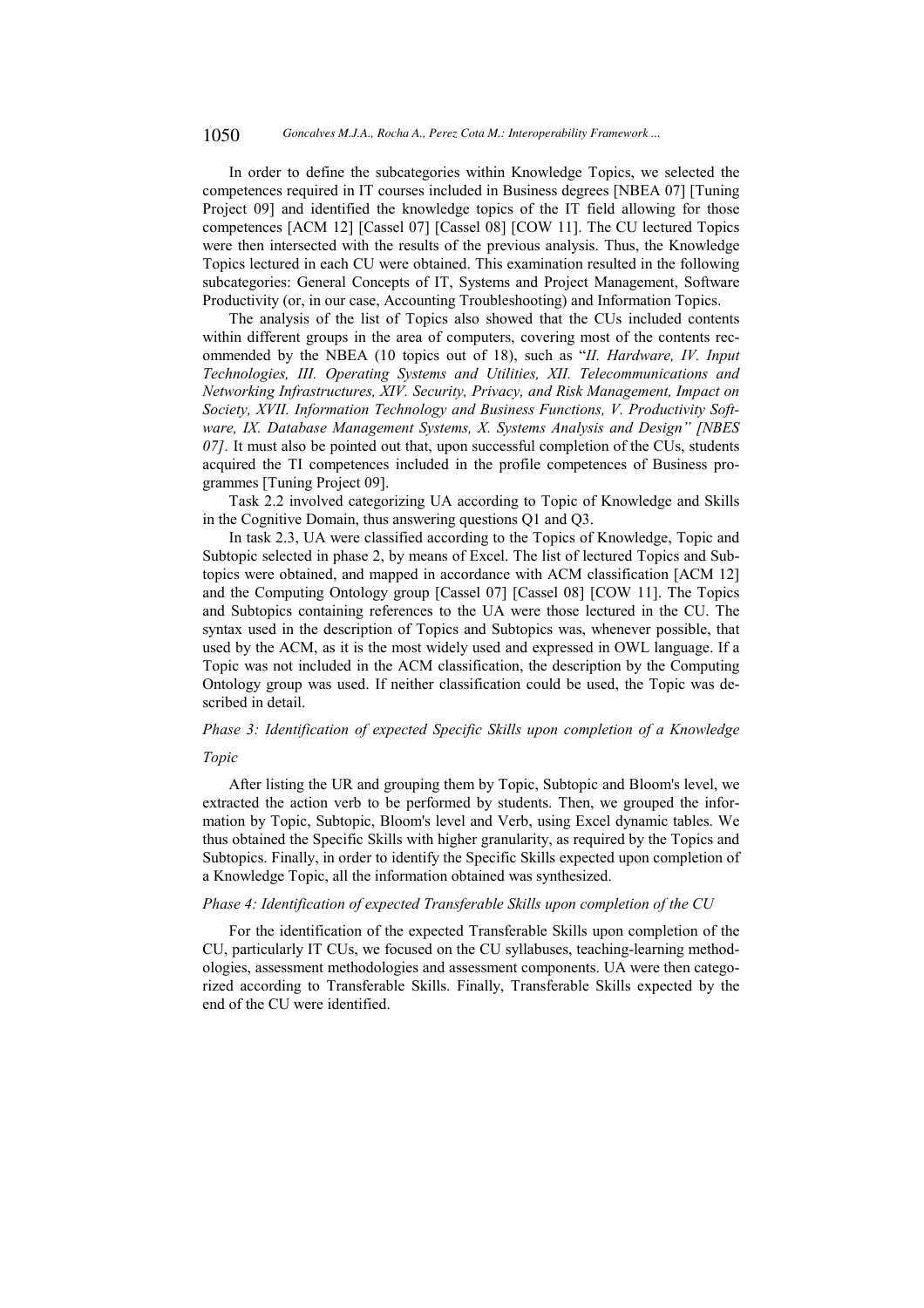#### *Phase 5: Listing of Goals / LO by CU (Syllabus, sections: Objectives/LO and Topics)*

All the information resulting from the previous phases allowed for significant changes in the CU outlines, particularly in the sections dealing with Objectives/LO and Topics.

The use of WEBQda and Excel was instrumental in gathering qualitative data (List of Topics and LO). WEBQda also led to the collection of quantitative data, concerning not only the nature of the Topics of Knowledge/CU (Theoretical, Practical or Theoretical/Practical), but the required Bloom's level for each Topic of Knowledge [see Figure 4].

#### **5.3 Presentation and discussion of results**

The analysis of this case study generated mostly qualitative data, as summarized in this section.

From the model application resulted, in first place, the list of Topics and Subtopics grouped by Knowledge, which answered research question Q1 and is in tune with existing classifications and standards in the IT area, namely [ACM 12] [Cassel 07] [Cassel 08] and [COW 11]. Regarding the granularity of the topics (question Q2), the hierarchy of the classification topics was maintained, as well as the specificity of the UA.

According to the analysis carried out, and bearing in mind that at the end of the programme students must have acquired level 6 knowledge, skills and competences [EQF 08], they were expected, upon successful completion of the CU Technologies and Information Systems, to have also obtained the LO expected at the conclusion of UC (Question Q3 and Q4).

MICRA's application also resulted in a quantitative analysis, leading to a better understanding of the characteristics of the CUs/Knowledge Topics in what concerns the required depth level and typology, such as the classification of topics into theoretical, practical or theoretical/practical. It was therefore possible to confirm the decision made on the CU syllabus to consider the CU as theoretical/practical. Some indicators were obtained concerning action verbs used in questions, as well as in declarative sentences found in the analyzed documents. The frequency of occurrence of each verb was obtained and classified according to Bloom's levels [Bloom 89] and [EFQ 08].

Figure 4 shows a chart displaying all the indicators obtained (number of occurrences by Bloom's level) for each knowledge topic, as a result of the content analysis of CU official documents.

Due to the application of MICRA, our case study could be analysed considering three different aspects:

- 1. Expected competences in computer-related CUs in the BS on Business Administration and Accounting.
- 2. Characteristics of the CUs.
- 3. Topics.

As already mentioned, the model allows for comparisons between what is actually lectured in each CU and the recommendations of skill profiles. In our case, we observed that 10 topics were lectured out of the recommended 18 [see section 5.2, item 2]. Nevertheless, this aspect should be revised when syllabuses are reviewed. Trans-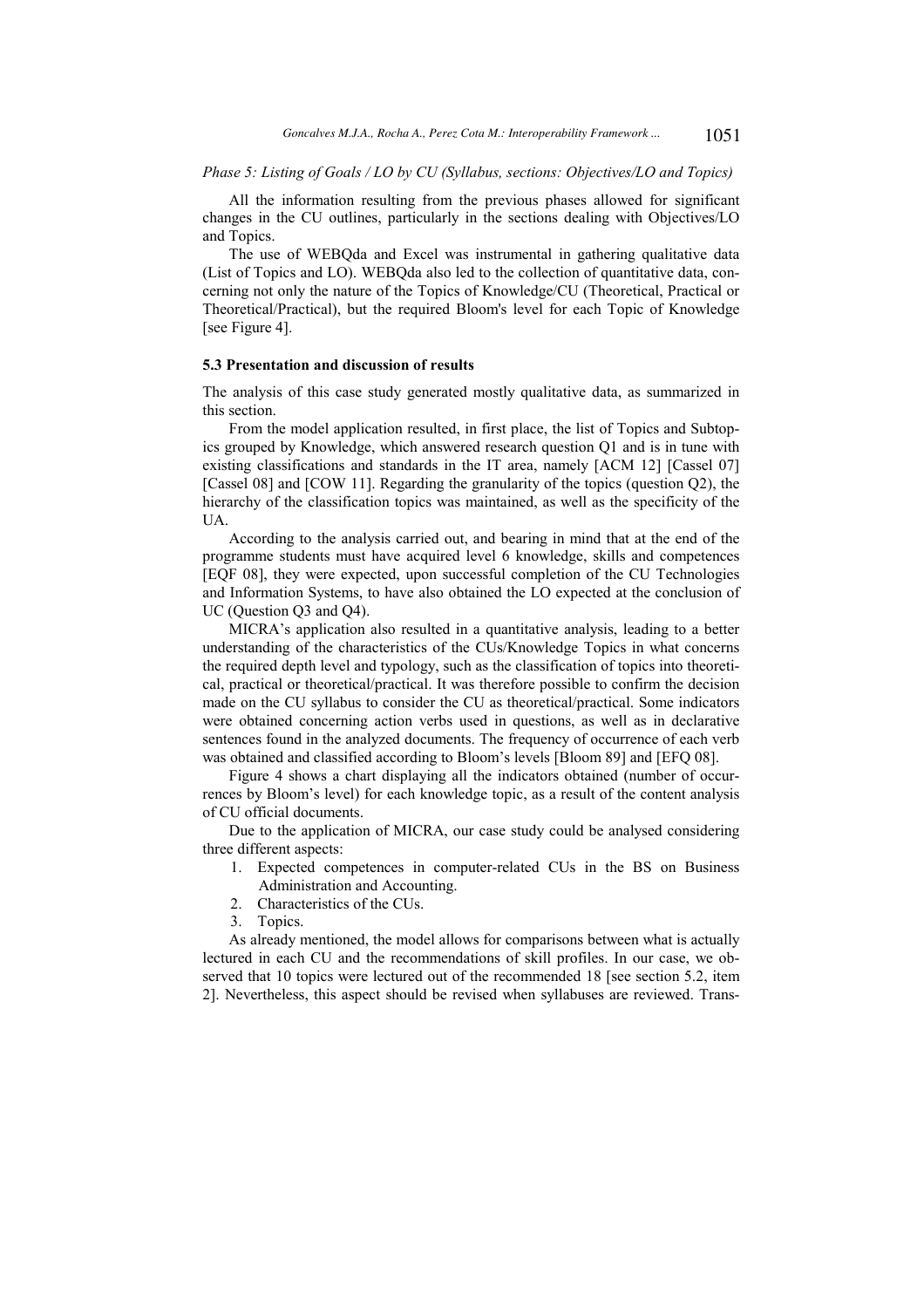ferable skills, on the contrary, are seldom included in the analyzed documents, and, if so, they are mentioned in an extremely generic fashion, especially when compared with specific competences and the Oxford checklist of transferable skills [OCSLD 11]. It was concluded from the analysis that the syllabuses provided at the beginning of the CUs do not contain enough information to let students know which general and specific skills are expected from them upon completion of the CUs. It is then necessary to modify those syllabuses in accordance with the recommendations resulting from the application of MICRA. As the analyzed documents do not contain enough information about Transferable Skills, additional studies are needed in order to achieve that goal.



*Figure 4: Cognitive competences by Knowledge Topic* 

Regarding the second aspect, characteristics of the CUs, it was confirmed that all of them require cognitive skills such as knowledge and understanding (theoretical topics), as well as application, analysis and synthesis (practical topics), thus being in harmony with the theoretical/practical typology defined in the CU outlines. However, it is necessary to include teaching-learning activities encouraging students' assessment skills, in accordance with Bloom's cognitive knowledge levels [Bloom 89].

Finally, the third aspect revealed that the CU Outlines did not contain the necessary granularity to let students know in detail what contents are lectured in the CUs. According to Laborde, curriculum granularity must be intensified, especially when the comparison of culturally different curricula is involved [Laborde 08]. Our proposal used standard language in order to improve human and machine readability.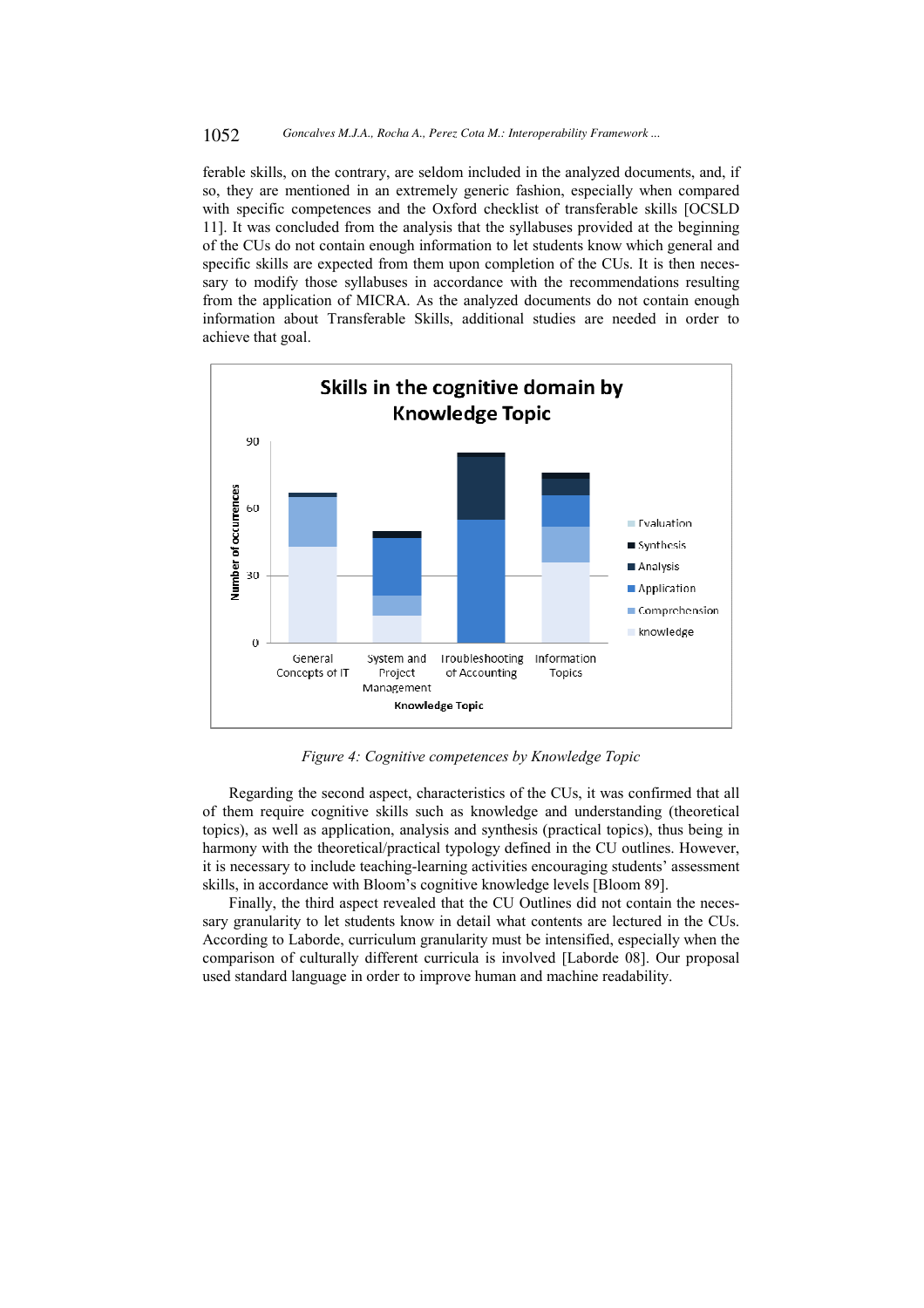#### **5.4 MICRA's advantages and limitations**

Complete and objective information made available due to the application of MICRA is essential so that students may be aware of the required competences and LO in order to, autonomously or during contact hours, carry out those activities leading to their acquisition.

As shown by the case study, MICRA allows for:

- The organization of the information contained in the Goals/LO and Syllabus sections of the CU Outlines, on the one hand, and, on the other, a detailed, clear and accurate diagnosis of the level of coherence between the CU Outlines and assessment procedures. The LO resulted from the content analysis, which includes the analysis of all CU assessment components.
- A checklist of topics and subtopics by Knowledge Topic, using standard syntax and thus making human and machine readability easier [COW 11] and [ACM 12].
- The identification of topics and subtopics related to a given specific competence, and vice versa.
- The presentation of typical activities or questions giving students the chance to acquire a certain skill by identifying the UA related to it (Phase 2 of the model), e.g., UA ref#49: "In the ambit of Data Bases, please define entity"
- The detection of anomalous situations that need correction at either an administrative or a pedagogical level. In the first instance, for example, the case study determined the need to introduce Transferable Skills in the CU Outlines. Pedagogically speaking, the case study showed that it is necessary to introduce activities leading to the acquisition of cognitive assessment competences.
- Verification whether or not LO, Specific Competences and Topics are aligned with international standards, which turns MICRA into an excellent analytic tool for syllabus review (Phase 1 of the model).

As far as its limitations are concerned, they are the following:

- Analysis in the case study was conducted by only one researcher, the author. Results may have been different should the data have been analyzed by more than one researcher, as the classification of UA according to Bloom's levels may be subjective. This problem can be solved if UA codification is carried out by at least two people and their results are compared.
- Content analysis must be made by specialists, preferably those who also teach CU in the scientific area under study.

### **6 The SICRA Ontology**

Information technologies have increased efficiency in every organization, including schools. This situation is likely to improve even further once the SW becomes a reality in global teaching.

By means of an ontology, the LO [Bloom 89] [EQF 08] and syllabus contents (Topics) of computer-related CUs mapped according to [ACM 12] and [COW 11] are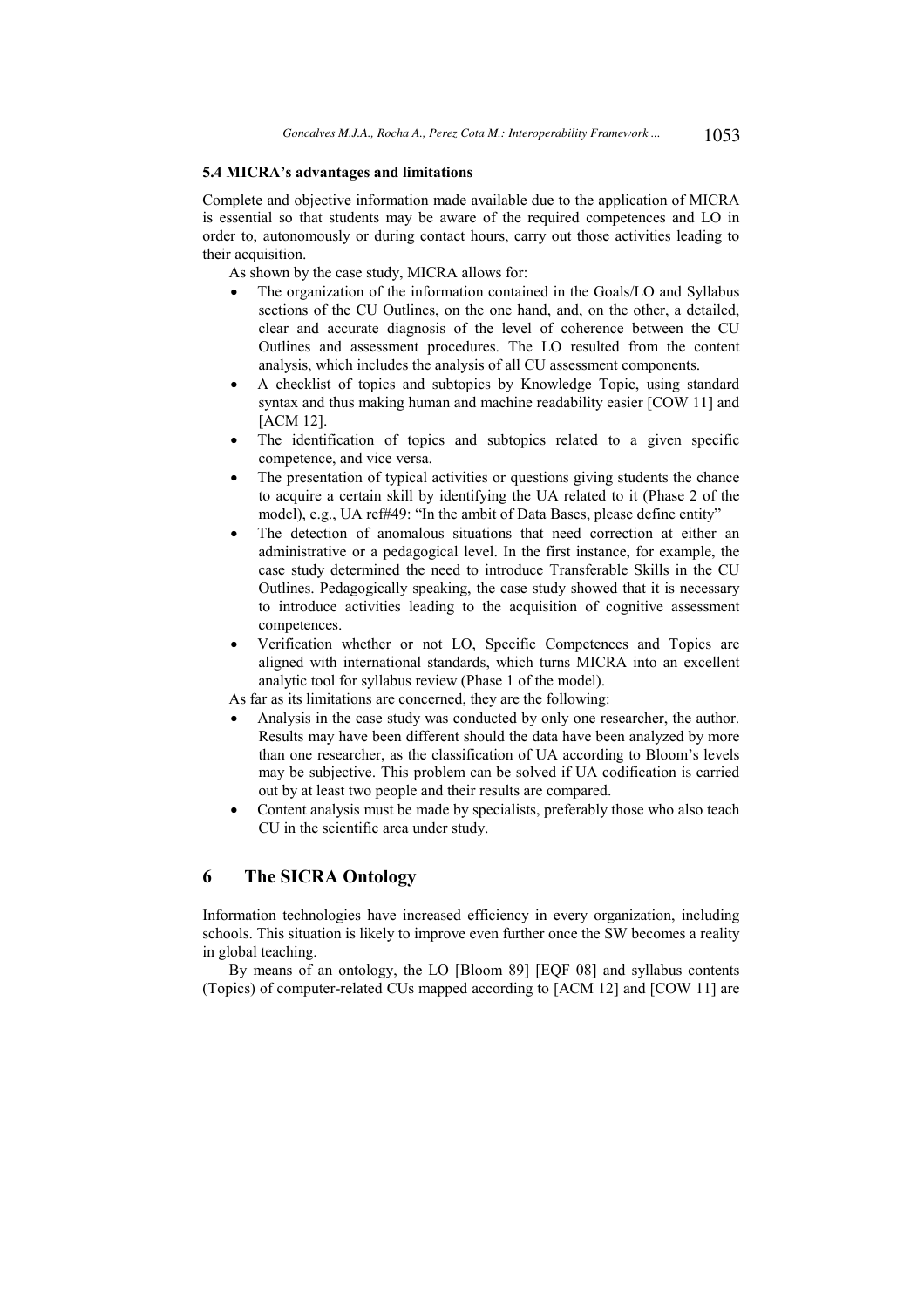made public in the SW, thus contributing to the interoperability of LO and CUs in the area of computers of ISCAP's BS on Business Administration and Accounting.

Interoperability is usually defined as "the ability of systems or components to exchange and use information" [IEEE, 90]. ISO 16100 [ISO 09] defines manufacturing software interoperability as "the ability to share and exchange information using common syntax and semantics to meet an application-specific functional relationship". Thus, interoperability is "the ability to work together effectively and to exchange information in a useful and meaningful way" [Panetto 07].

#### **6.1 Ontologies**

Ontologies have been studied since the 1970s in the ambit of Artificial Intelligence. Along that time several definitions have been attempted [Guarino 95] [Guarino 97] [Guarino 98] [Uschold 96] [Gómez-Pérez 03]. [Studer 98] have chosen Gruber's [Gruber 93] and Borst's [Borst 97] as those that best express the essence of the concept, as it incorporates the idea of shared knowledge: "an ontology is a formal, explicit specification of a shared conceptualization" [Studer 98].

The tool chosen to carry out this project was Protégé 4.1 [Protégé 07].

#### **6.2 Ontology development**

Following Noy and McGuinness [Noy 01], the "Ontology development 101" was adopted, adding the "validation" and "documentation" final steps, taken from the "Methontology" model by [Fernandez-Lopez 97].

- The development of this ontology had the following purposes:
- 1. To make the curriculum (LO and syllabus) of computer-related CUs available through the Internet;
- 2. To compare and adapt the curricula of different learning institutions;
- 3. To improve student and teacher mobility within the EHEA mobility programmes, such as the Erasmus Plus programme.

SICRA is designed just for the representation of the definitions and structures of learning outcome, competence, and similar concepts.

By questioning the ontology, we are able to answer the following questions:

- Area of knowledge of computer-related CUs lectured in the BS on Business Administration and Accounting;
- Lectured subtopics by Knowledge Topic;
- Specific Competences according to Topic, subdivided into Knowledge and Understanding, and Skills;
- Verbs used for defining specific competences;
- Topics related to a given specific competence;
- CU in which a certain specific competence is acquired;
- Syllabus contents by CU;
- Specific competences by CU;
- Transferable skills by CU;
- Expected LO upon successful completion of computer-related CUs, by CU.

In order to find a reusable ontology, we searched the web resorting to WS engines, ontology wikis and academic BDs, such as ISI Web of Knowledge, CiteSeer,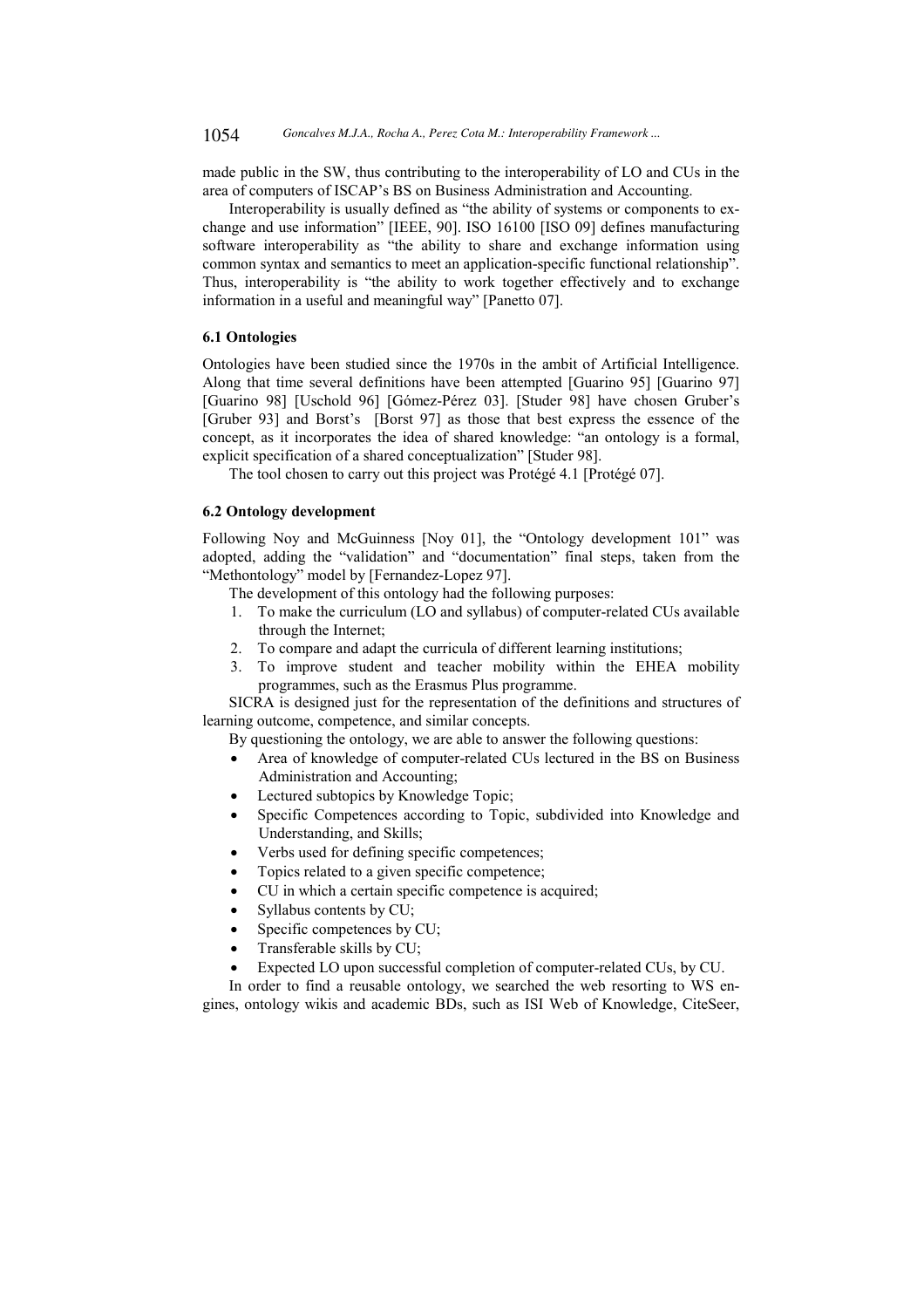Ebsco, Dialnet, ACM Digital Library, IEEE Periodicals, ERIC (U.S. Dept. of Education), SciVerse Science Direct (Elsevier), Springer, Wiley Online Library and Google Scholar. We found several works, namely InLoc –Integrating Learning outcomes and competences http://wiki.teria.no/display/inloc/Home, PALO – Personal Achieved Learning Outcomes http://www.simongrant.org/pubs/JITSR/Najjar\_et\_al.html, and Competency Gap Analysishttp://www.mahernet.com/capabilities/competencymodeling-skills-gap-analysis.

The criteria determining the choice of reusable ontologies were 1) their availability in the Web, and 2) the use of standards for ontology reuse. Therefore, we decided to implement the RCD standard (IEEE std 1484.20.1 TM) [IEEE 2008]. This standard has the advantage of being widely accepted by the scientific community (used in the above mentioned ontologies to define RCD), and allowing for system interoperability, as each system may identify competences from the overall information and characterize it by title, description or equivalent account [Lundqvist 11].

The following stage involved the OWL implementation [McGuinness 04] of the IEEE std 1484.20.1 TM, 2007 standard, in order to describe a data model to define, refer to and share a reusable competence in different contexts. This ontology was called IEEE\_RCD\_Imp.owl. For the definition of some elements, such as identifier, title and description, we used the dcterms.rdf ontology, made available by Dublin Core at http://dublincore.org/2012/06/14/dcterms.rdf.

At the IEEE\_RCD\_Imp.owl ontology implementation, it was decided not to define subclasses for the Metadata class, as this ontology was not yet intended to include Learning Objects. This function, however, is easy to add by using the IEEE-LOM and/or DCM standard, which in turn may be simply related to the thematic areas (Topics) through the properties of the appropriate objects. [Gonçalves 12] put forward a methodology which identifies keywords/metadata when searching the Web for Learning Objects on the basis of a learning context. In addition, no subclasses were defined for the Definition and Statement classes, as our ontology does not include concepts such as criteria, assessment procedures, etc. However, should it be necessary, new functions can be added.

After importing the dcterms.rdf and IEEE\_RCD\_Imp.owl ontologies, the remaining classes, subclasses, properties and relationships were defined, and instances were introduced. Figure 5 shows an abstraction of the domain, subclasses and relationships in the SICRA.owl ontology.

In the next stage, reasoning rules were applied to test contents, in order to guarantee that classes, properties and instances met previously defined criteria.

When the OWL language was not specific enough to express implicit knowledge, the SWRL language was used [Horrocks 04], following the W3C's recommendation to use it as an extension of the OWL language, for example when presenting the LO of a CU.

All along the development of the ontology, special care was taken to define the meaning of every concept using specifications and metadata standards, such as DCM, thus allowing for the automatic exchange of the information represented in the ontologies.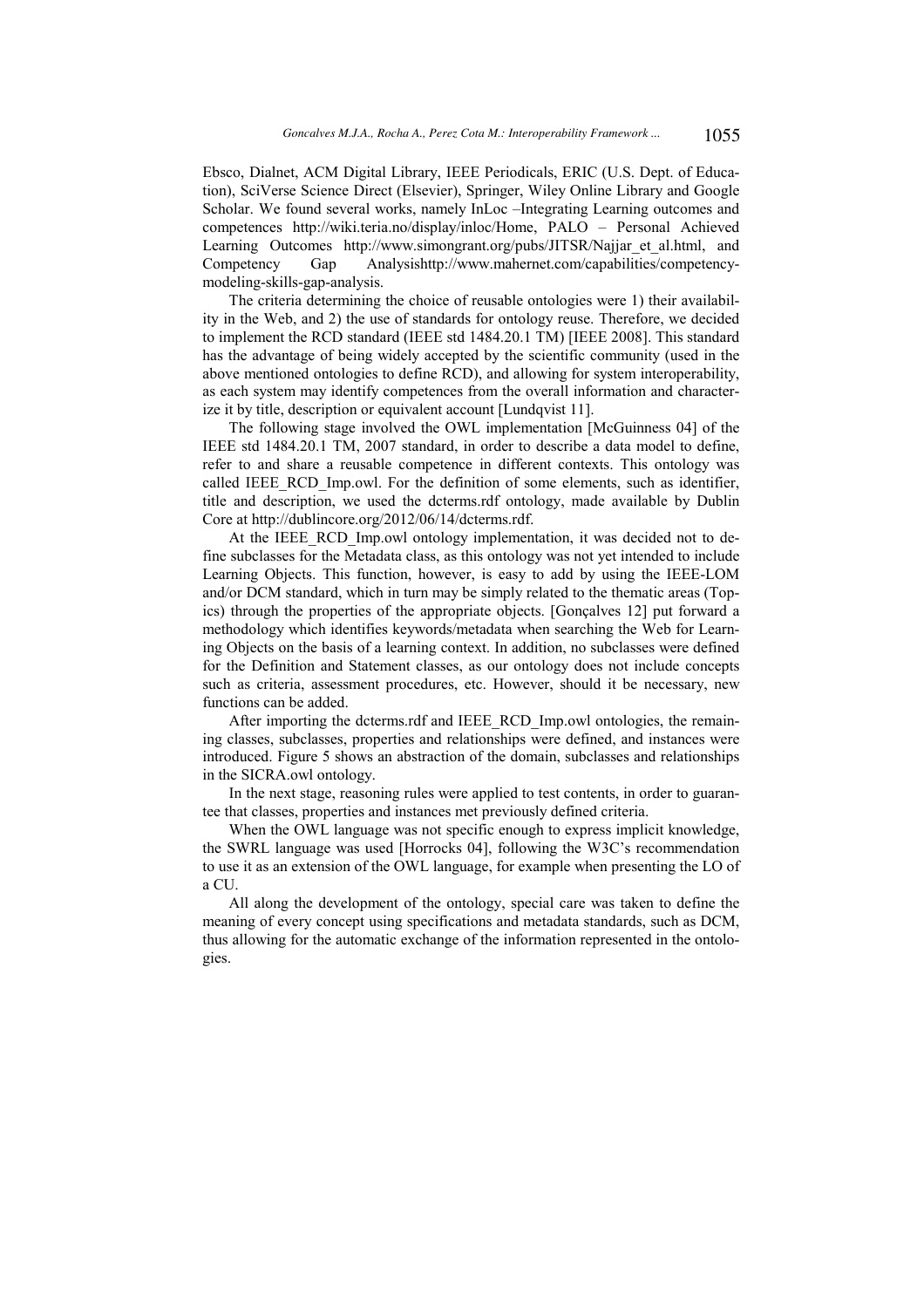

*Figure 5: Ontology domain, subclasses and relationships* 

Ontology validation consisted of the verification and validation of the functionalities of system, such as:

- The ontology was checked and showed no errors. The use of the Pellet and FaCT++ reasoners made it possible to verify this, as well as to demonstrate that the ontology was consistent;
- Ontology validation showed that it is up to the expectations set down when defining the functionalities of the system. This fact was confirmed after testing each functional by querying the ontology.

SICRA.owl and IEEE\_RCD\_Imp.owl are available at https://sites.google.com/site/sicraontology/home.

Ontology implementation is expected to manage the information generated from the application of the MICRA model, thus creating a SW tool that encourages interoperability among computer systems.

The tools described in this paper are not only useful to formally define the concept of Competences and LO required within a learning environment (MICRA), but also to manage the information resulting from MICRA application to the case study (SICRA). In the near future, intelligent computer systems will use ontologies and agent systems to answer queries regarding those countries/institutions offering CUs equivalent to those lectured in a given school.

## **7 Conclusions and Future Work**

The Bologna Process has brought about a radical change in teaching and learning paradigms, challenging the traditional transmission-based conception of learning in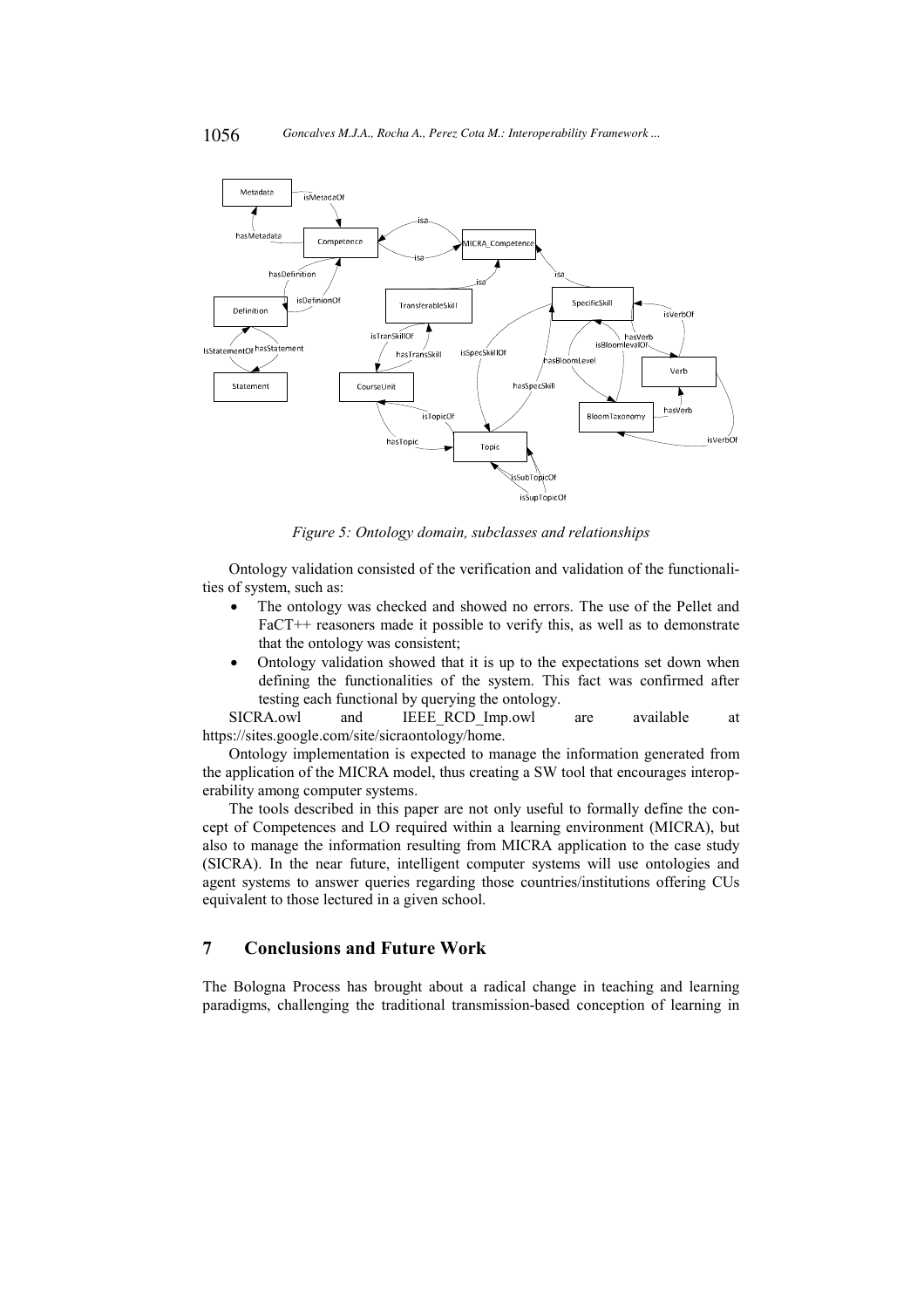favour of a model based on the development of skills, be they generic (instrumental, interpersonal or systemic) or specifically training-related.

Numerous tools have been designed over the years in order to guarantee the compatibility and comparability of the qualifications obtained in different institutions, from the viewpoint of lifelong learning. Examples of these tools are the EQF [EFQ 08], as well as those put forward by the Tuning Project for different area of knowledge [Tuning Project 09], among others.

In addition, the last few years have been characterized by the application of Information Technologies, especially the SW, not only to the teaching-learning process but also to administrative processes within learning institutions.

The research work described in the previous pages offers a model to define a new paradigm in the identification and classification of Competences and LO (MICRA), as well as to manage that information, making it available in the Semantic Web and therefore allowing for the comparison of curricula and the encouragement of student and teacher mobility within the EHEA and in other countries.

MICRA is the result of a thorough, organized, systematic analysis of the educational context, based both on the extensive literature in the area of Education (Business and Computer Sciences) and on CU official documents (Syllabuses and Assessment Procedures). In addition to identifying and classifying Competences and LO, MICRA also checks whether assessment activities are in tune with the Goals/LO mentioned in the CU Outlines.

One of the model's weaknesses, however, is the fact that the analysis, namely the classification of the UA according to Bloom's levels, was conducted by only one researcher – the results might have been different if more than one person had participated in that analysis.

The development of the SICRA ontology is another contribution, as SICRA departs from previous ontologies in that it defines not only reusable competences, classified according to Bloom's taxonomy, but also Knowledge Topics in the area of Computer Sciences, establishing their respective correspondence.

As a future line of work, it is necessary replicate the application of MICRA in similar learning institutions and compare results. It is also important to sensitize the governing bodies of higher education institutions, particularly that one where the research took place, to the need for the full adoption of this model.

New functions must be introduced into the ontology, implementing the optional fields of the IEEE RCD-IEEE Std 1484.20.1 TM, 2007 norm [IEEE 2008], especially the definition of competences using a formal structure, as well as the cataloguing of competences by means of a set of keywords/metadata to search the Web for LO using the IEEE LOM and/or DCM norm. The definition of competences using a formal structure will allow us to include specific fields of evidence, for example, the competences that have been attained, evidences of the mode of teaching, assessment, grading, recording, etc. In recent years, the scientific community have intensified their efforts in the area of eLearning, and developed several ontologies and agent systems to automate LO search.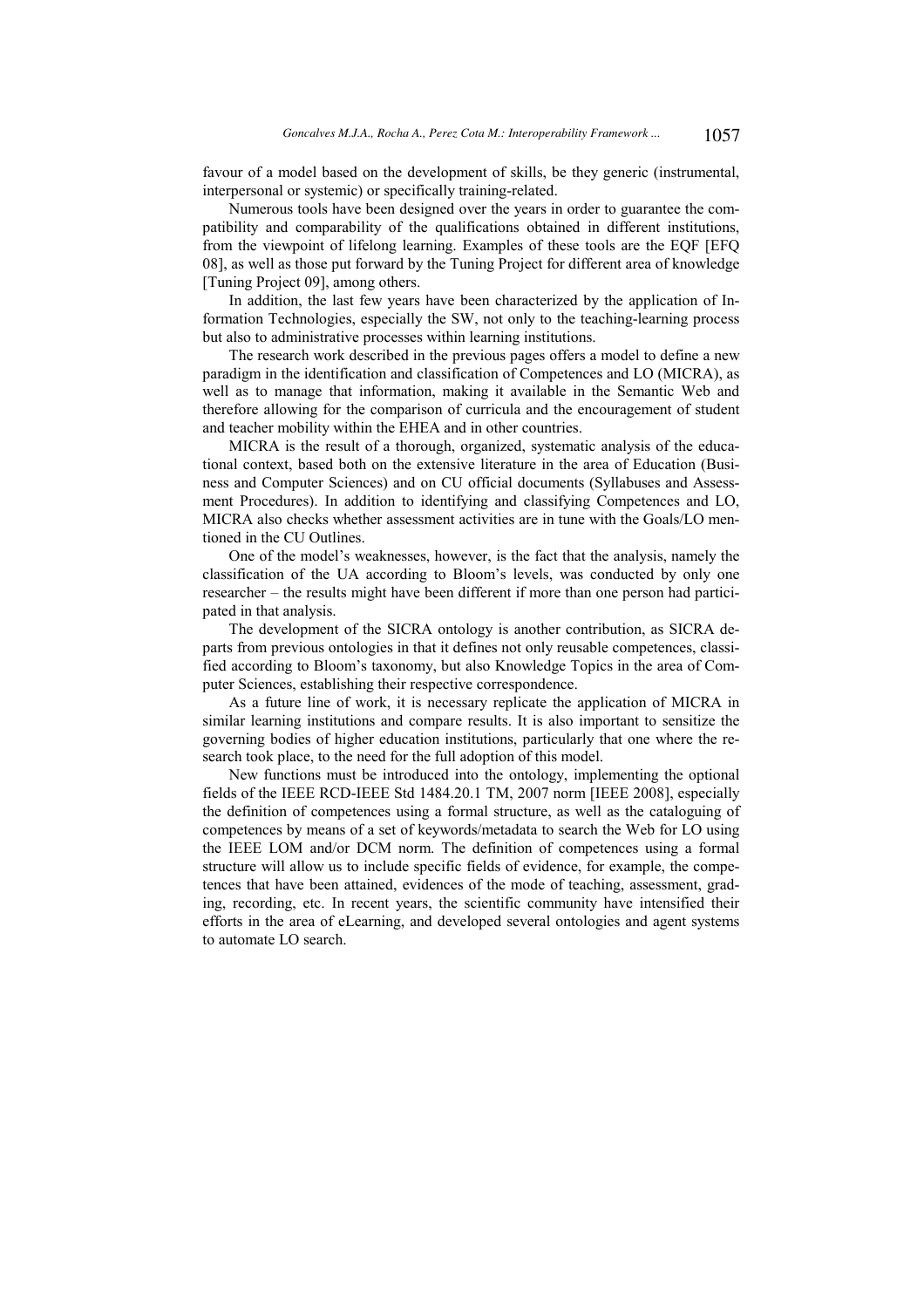#### **References**

[ACM 08] ACM and IEEE-CS: Information Technology Curriculum Guidelines for Undergraduate Degree Programs in Information Technology, 2008 http://pin.epsig.uniovi.es/informatica/GradoII-TI/IT2008%20Curriculum.pdf.

[ACM 10] ACM, AIS: IS 2010 Curriculum Guidelines for Undergraduate Degree Programs in Information Systems, 2010,

http://www.acm.org/education/curricula/IS%202010%20ACM%20final.pdf.

[ACM 12] Computing Classification System, 2012, http://www.acm.org/about/class/2012.

[Bardin 07] Bardin, L.: Análise de conteúdo. Lisboa: Edições 70, 2007.

[BBC 13]. Curriculum Ontology, 2013, http://www.bbc.co.uk/ontologies/curriculum.

[Bloom 89] Bloom, B. S., Krathwol, D. R., Engelhart, J., Max, D., Hill and Walker H.: Taxonomy of Educational Objectives Book 1: Cognitive Domain, New York: Longman Publishing, ISBN 0582280109, 1989.

[Borst 97] Borst W .N.: Construction of Engineering Ontologies, University of Tweenty, Enschede, NL- Center for Telematica and Information Technology, 1997.

[Cassel 08] Cassel, L. N., Davies, G., LeBlanc, R., Snyder, L., Topi, H.: Using a computing ontology as a foundation for curriculum development. In Proceedings of the Sixth International Workshop on Ontologies and Semantic Web for E-Learning , 21-29. Montreal, Canada, 2008.

[Cassel 07] Cassel, L. N., Sloan, R. H., Davies, G., Topi, H.. McGettrick, A.: The Computing Ontology project: The computing education application. In Proceedings of the 38thSIGCSE Technical Symposium on Computer Science Education, 519-520. Covington, Kentucky, USA: ACM, 2007.

[Coillie 12] Coillie, M. V.: HR-XML Competency Website, http://wiki.teria.no/display/inloc/HR-XML+Competency.

[COW 2011] Computing Ontology Website.

http://www.distributedexpertise.org/computingontology/?q=node.

[Dale 08] Dale, R.: Changing Meanings of the Europe of Knowledgel and Modernizing the University, from Bologna to the New Lisbon. European Education, 39 (4), 27-42, http://mesharpe.metapress.com/openurl.asp?genre=article&id=doi:10.2753/EUE1056- 4934390402.

[EQF 08] The European Qualifications Framework for Lifelong Learning. Luxembourg: Office for Official Publications of the European Communities. ISBN 978-92-79-08474-4. DOI 10.2766/14352, http://www.ond.vlaanderen.be/hogeronderwijs/bologna/news/EQF\_EN.pdf

[Fernandez-Lopez 97] Fernandez-Lopez, M., Gomez-Perez, A. & Juristo, N.: Methontology: from Ontological Art towards Ontological Engineering, in 'Proceedings of the AAAI97 Spring Symposium Series on Ontological Engineering, 33- 40, 1997.

[Golder 10] Golder D., Les Kneebone, Phipps Jon, Sunter Steve & Sutton Stuart. A Configurable RDF Editor for Australian Curriculum. The Role of Digital Libraries in a Time of Global Change Lecture Notes in Computer Science. Volume 6102, pp 189-197, 2010.

[Gómez-Pérez 03] Gómez-Pérez A., Férnandez-López M. & Corcho-García, O.: Methodologies, tools and languages for building ontologies.where is their meeting point? Em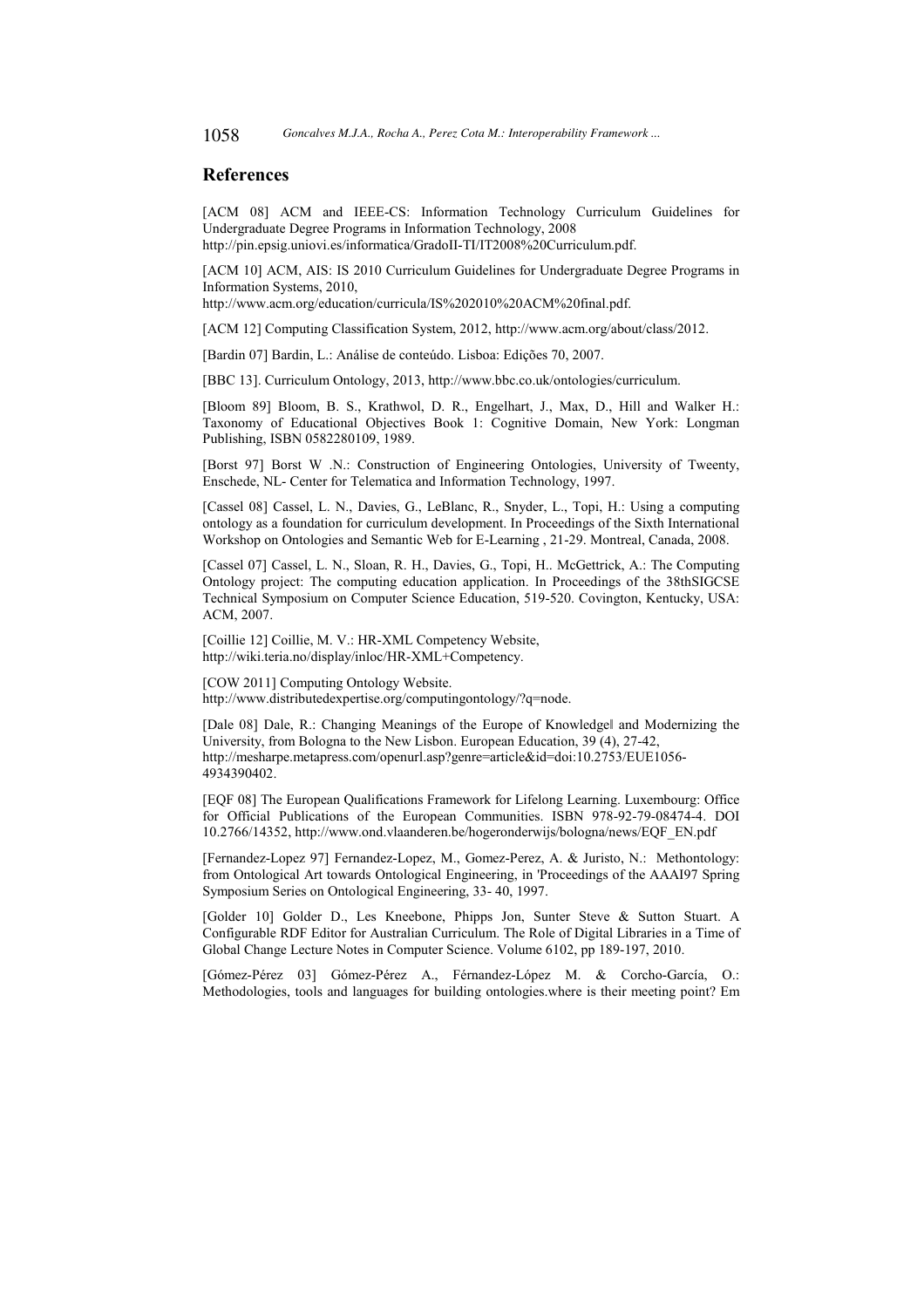Data knowledge engineering, vol 46. Elsevier Science Publishers B.V. Amsterdam, The Netherlands, 41–64, 2003.

[Gonçalves 12] Gonçalves M. J. A., Pérez Cota M. & Pimenta P. Metadata Selection to Search Learning Objects on the Web. A Methodology Based on Content Analysis of Official Documents of the Course Units. Proceedings of the 7ª Conferencia Ibérica de Sistemas y Tecnologias de la Información (CISTI 2012), Madrid, Spain, 2012.

[Gruber 93] Gruber, T. R.: Toward principles for the design of ontologies used for knowledge sharing. Pennsylvania: School of Information Sciences and Technology (IST). Pennsylvania State University, 1993, http://citeseer.nj.nec.com/gruber93toward.html.

[Guarino 97] Guarino N.: Understanding, building an using ontologies. International Journal of Human-Computer Studies 46(2–3), 1997, 293–310.

[Guarino 95] Guarino, N. & Giaretta, P. (1995). Ontologies and knowledge bases: towards a terminological clarification. Trento, Roma: Laboratory for Applied Ontology, 1995, http://www.loa-cnr.it/Papers/KBKS95.pdf.

[Guarini 98] Guarino, N.: Formal ontology and information systems. Trento, Roma: Laboratory for Applied Ontology (LOA), 1998,

http://www.ladseb.pd.cnr.it/infor/Ontology/Papers/FOIS98.pdf.

[Hiernaux 97] Hiernaux, J. P.: Análise estrutural de conteúdos e modelos culturais: aplicação a materiais volumosos. em L. Albarello, F. Digneffe, J. P. Hiernaux, C. Maroy, D. Ruquoy e P. Saint-Georges. Práticas e Métodos de Investigação em Ciências Sociais. Lisbon: Gradiva, 1997.

[Horrocks 04] Horrocks, I., Patel-Schneider, P. F., Boley, H., Tabet, S., Grosof, B., & Dean, M.: SWRL: A Semantic Web Rule Language Combining OWL and RuleML. W3C Member Submission, 2004, http://www.w3.org/Submission/SWRL/

[IEEE 90] The IEEE Standard Dictionary of Electrical and Electronics Terms. 6th Edition.New York: Institute of Electrical and Electronics Engineers, 2004.

[IEEE 08] IEEE-RCD: Standard for Learning Technology - Data Model for Reusable Competency Definitions, 2008, http://www.cenltso. net/main.aspx?put=264.

[ISO 09] ISO, ISO1 16100-1 Ed.2: Industrial automation systems and integration -Manufacturing software capability profiling for interoperability - P 1: Framework, 2009.

[Krippendorf 80] Krippendorf, K.: Content Analysis. An Introduction to its Methodology.Londres: Sage, 1980.

[Laborde 08] Laborde, C., Dietrich, M., Creus-Mir A., Egido, S., Homik, M. and Libbrecht, P. I2G Intergeo, Intergeo Consortium, 2008, http://i2geo.net/files/deliverables/D2.5-Curricula-Categorisation.pdf.

[Muhammad 2013] Muhammad Jawad & Muhammad Ayub. Competence Modeling and Ontology Development: Structuring and Modeling Competences in the Health care Area with the help of Ontology. Advances in Intelligent Systems and Computing 219. Ambient Intelligence – Software and Applications 4th International Symposium on Ambient Intelligence (ISLAm 2013). LAP Lambert Academic Publishing.

[NBEA 07] National Standards for Business Education. National Business Education Association, 1914 Association Drive, Reston, VA 20191, 2007.